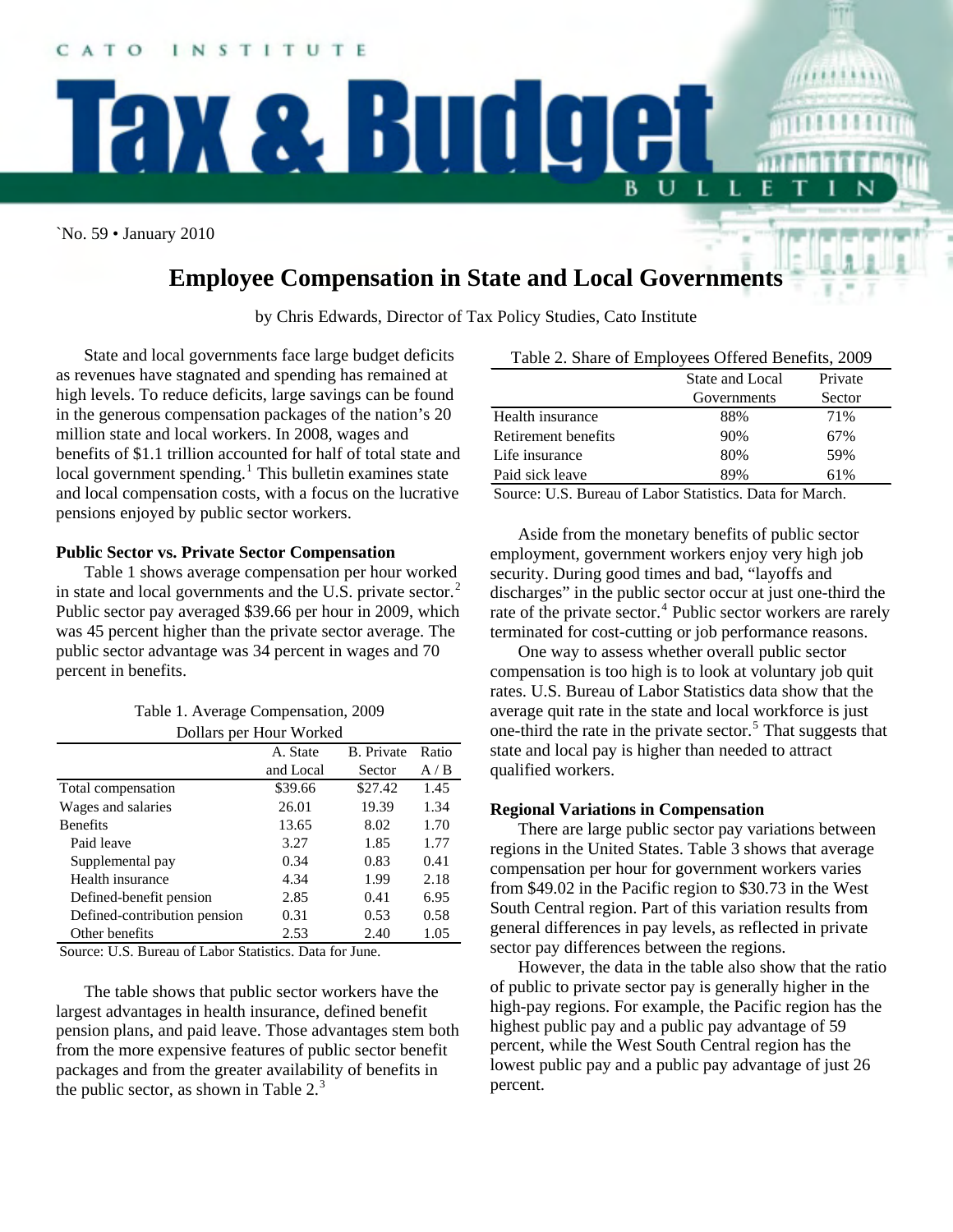Table 3. Average Total Compensation, 2009 Dollars per Hour Worked

| DOIIARS DET HOUT WORKED |           |                   |       |       |  |
|-------------------------|-----------|-------------------|-------|-------|--|
|                         | A. State  | <b>B.</b> Private | Ratio | Union |  |
|                         | and Local | Sector            | A/B   | Share |  |
| 1. Pacific              | \$49.02   | \$30.78           | 1.59  | 64%   |  |
| 2. Middle Atlantic      | \$48.53   | \$31.69           | 1.53  | 67%   |  |
| 3. New England          | \$43.22   | \$33.29           | 1.30  | 57%   |  |
| 4. East North Central   | \$43.00   | \$26.72           | 1.61  | 47%   |  |
| 5. Mountain             | \$36.14   | \$26.18           | 1.38  | 21%   |  |
| 6. South Atlantic       | \$34.90   | \$25.33           | 1.38  | 18%   |  |
| 7. East South Central   | \$32.14   | \$20.76           | 1.55  | 16%   |  |
| 8. West North Central   | \$32.00   | \$25.35           | 1.26  | 26%   |  |
| 9. West South Central   | \$30.73   | \$24.35           | 1.26  | 13%   |  |

Source: Author, based on U.S. Bureau of Labor Statistics data for June. Regions include the following states: 1) AK, CA, HI, OR, WA, 2) NJ, NY, PA, 3) CT, ME, MA, NH, RI, VT, 4) IL, IN, MI, OH, WI, 5) AZ, CO, ID, MT, NV, NM, UT, WY, 6) DC, DE, FL, GA, MD, NC, SC, VA, WV, 7) AL, KY, MS, TN, 8) IA, KS, MN, MO, NE, ND, SD, and 9) AR, LA, OK, TX.

One factor driving these regional differences is the degree of unionization of the workforce. Table 3 shows that the four regions with the highest public pay have a high share of union members in their public sector workforces.<sup>[6](#page-2-1)</sup> Also, regions with the highest public pay advantage (measured by the ratio shown) generally have the highest union shares, but with some exceptions. A related study explores public sector unions in more detail.<sup>[7](#page-2-1)</sup>

## **Excessive Retirement Benefits**

Table 1 indicated that state and local workers have very generous defined-benefit (DB) pension plans compared to private sector workers. These plans have been overpromised and underfunded, which has created huge long-term gaps in government budgets. Indeed, these gaps are not reflected in the Table 1 data, and thus the ultimate costs of DB plans will be higher than indicated.

According to official estimates, state and local pension plans are underfunded (or overpromised) by about \$1 trillion.<sup>[8](#page-2-1)</sup> But these estimates greatly understate the poor shape of pension plans because they rely on optimistic assumptions to value future liabilities, a practice Warren Buffett has called "accounting nonsense."[9](#page-2-1)

A recent study by Robert Novy-Marx and Joshua Rauh found that governments are "severely underestimating" their pension liabilities by the use of high discount rates. $10$ Using more realistic assumptions, the authors found that state and local pensions were underfunded by \$3.2 trillion, or three times more than the officially reported amount. At more than \$27,000 for every U.S. household, that indicates a huge exposure for state and local taxpayers.

In 2009, DB plans were available to 84 percent of state and local workers but just 21 percent of private workers.<sup>[11](#page-2-1)</sup> And public sector DB plans are generally much more

generous than the remaining private plans. One study found that the median public sector DB plan paid benefits more than twice as high as the median private plan.<sup>[12](#page-2-1)</sup>

A flood of news articles has highlighted the excesses in public sector pension plans, with some cities and states providing truly outlandish benefits.<sup>[13](#page-2-1)</sup> Some of the factors driving up costs in public DB plans include:

- *Early Retirement*. Public sector workers generally retire earlier than private sector workers and enjoy generous pension benefits for life indexed for inflation. They can typically retire at age 55 after 30 years of work, as in California's CalPERs system.<sup>[14](#page-2-1)</sup> In CalPERs, workers receive an annual pension equal to 60 percent of final salary after 30 years. Public safety workers in CalPERs can retire at age 50 after 30 years of work with benefits equal to 90 percent of their final salary. These lucrative benefits have put CalPERs in deep financial trouble.
- *Pension Formulas*. Virtually all public sector plans calculate benefits based on pay in the last one to three years of work. Private plans are more likely to use a lower-cost approach such as the last five years of pay or career-average pay.[15](#page-2-1) Also, public plans typically have a more generous factor to adjust pension benefits for number of years worked. In the public sector, benefits equal to about 60 percent of pay after 30 years of work is typical. In some jurisdictions, government workers inflate or "spike" their pension earnings by getting themselves big raises or working overtime in their final year or two on the job. $16$
- *Double Dipping*. In California, New Jersey, Utah, and other states, public workers can "retire" early and then either resume their existing job or take a new job, thus receiving a salary and pension at the same time.<sup>[17](#page-2-1)</sup>
- *Disability Claims*. Excessive and fraudulent disability claims are a growing problem. In Nevada, "firemen hobbled by heart disease can collect an inflationprotected \$40,000 a year for life on top of their pension. That applies even if they're healthy enough to work in another occupation."[18](#page-2-1) *Governing* notes that "hundreds of local governments and several states are wrestling with what some view as out-of-control disability pension and health insurance systems hardwired to allow police and fire personnel to retire early and with very generous benefits. At the same time, they may pursue other full-time careers."<sup>[19](#page-2-1)</sup>